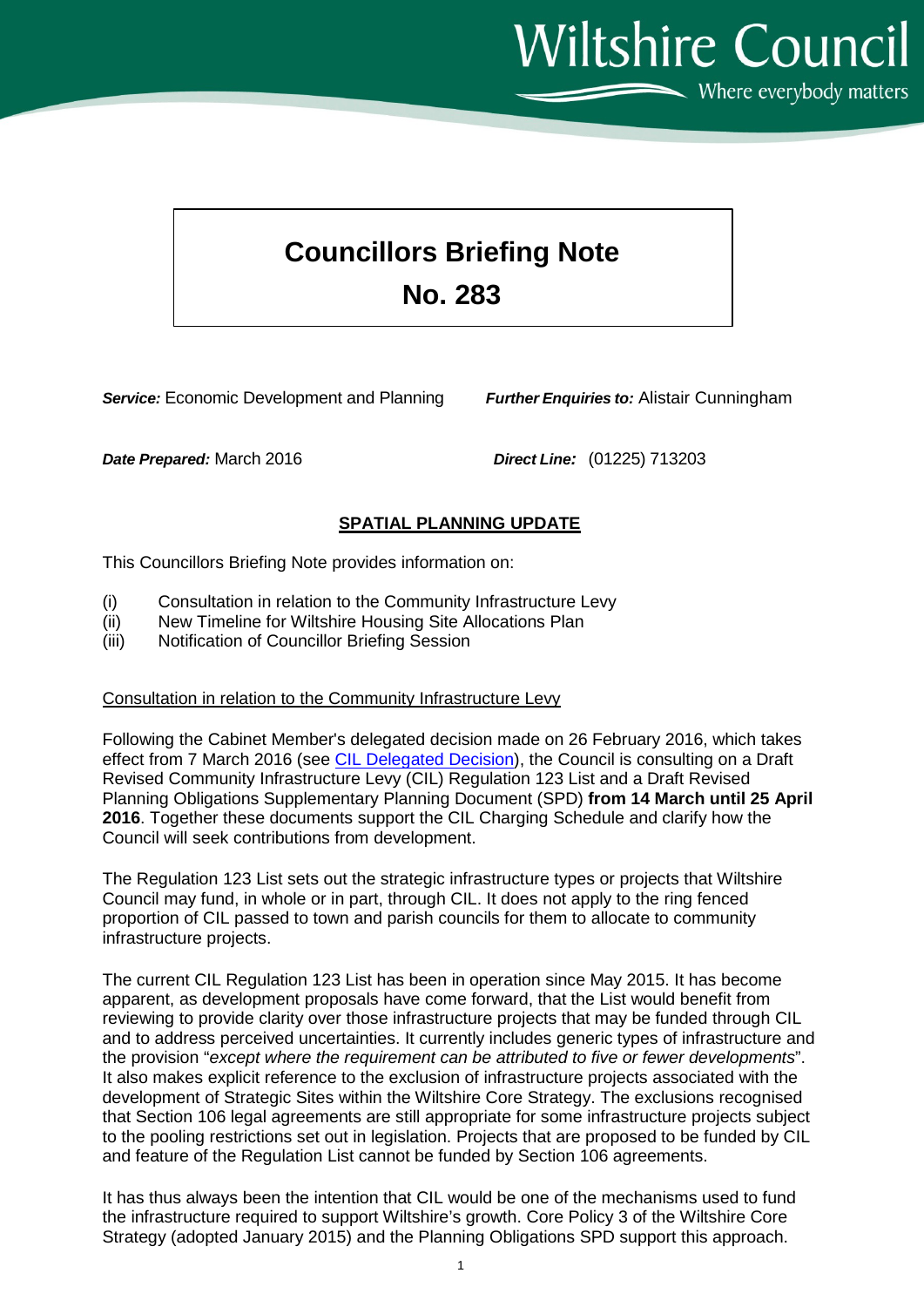These set out how CIL would work alongside, rather than replace, Section 106 legal agreements. Section 106 agreements provide the mechanism to ensure infrastructure can be delivered where it is directly related and specific to a development. They are important to ensure that sustainable development can be achieved, with infrastructure delivered at the right time alongside development.

Alongside the Draft Revised Regulation 123 List, some changes are also proposed to the Planning Obligations SPD in the interests of clarity and accuracy, and to recognise that the Regulation 123 List will be reviewed and updated periodically. The Draft Revised Regulation List has been informed by the Wiltshire Infrastructure Delivery Plan (IDP), which is developed in consultation with service providers and updated periodically. During the consultation, a Draft Updated IDP will also be made available for comment.

# *Availability of Consultation Documents*

The draft Revised Regulation 123 List, draft Revised Planning Obligations SPD, draft updated Infrastructure Delivery Plan and information on how to make comments is being made available via the Council's website at [www.wiltshire.gov.uk/communityinfrastructurelevy](http://www.wiltshire.gov.uk/communityinfrastructurelevy) from **14 March 2016**. In the meantime the content of the documents can be viewed via the following link: [CIL Delegated Decision](http://moderngov.wiltshire.council/ieDecisionDetails.aspx?Id=1099)

Hard copies of these documents will also be made available during normal office hours at: all Council libraries; and the main Council offices in Chippenham (Monkton Park), Salisbury (Bourne Hill) and Trowbridge (County Hall). The Draft Updated IDP due to its size, similar to previous consultations, will be made available online only via the Council's website.

# *Parish and Town Councils Workshops*

To support the consultation, provide information on the wider implementation of CIL and what it means for parish councils, as well as an update on emerging changes to national planning policy, workshops have been arranged for town and parish councils, as follows:

- County Hall (Cotswold Space), Trowbridge, Tuesday 5<sup>th</sup> April, 6pm to 8pm
- Monkton Park (Council Chamber), Chippenham, Thursday  $7<sup>th</sup>$  April, 6pm to 8pm
- City Hall (Alamein Suite), Salisbury, Monday 11<sup>th</sup> April, 6.15pm to 8.15pm

Wiltshire Councillors are invited to attend these workshops. Please email [Lianna.bradshaw@wiltshire.gov.uk](mailto:Lianna.bradshaw@wiltshire.gov.uk) if you wish to attend.

### *Next Steps*

All comments received during the consultation period will be considered and taken into account in finalising the documents. Final versions of the Revised Regulation 123 List and Revised Planning Obligations SPD will be submitted for approval by Cabinet, with the SPD being considered for recommendation to Full Council for adoption.